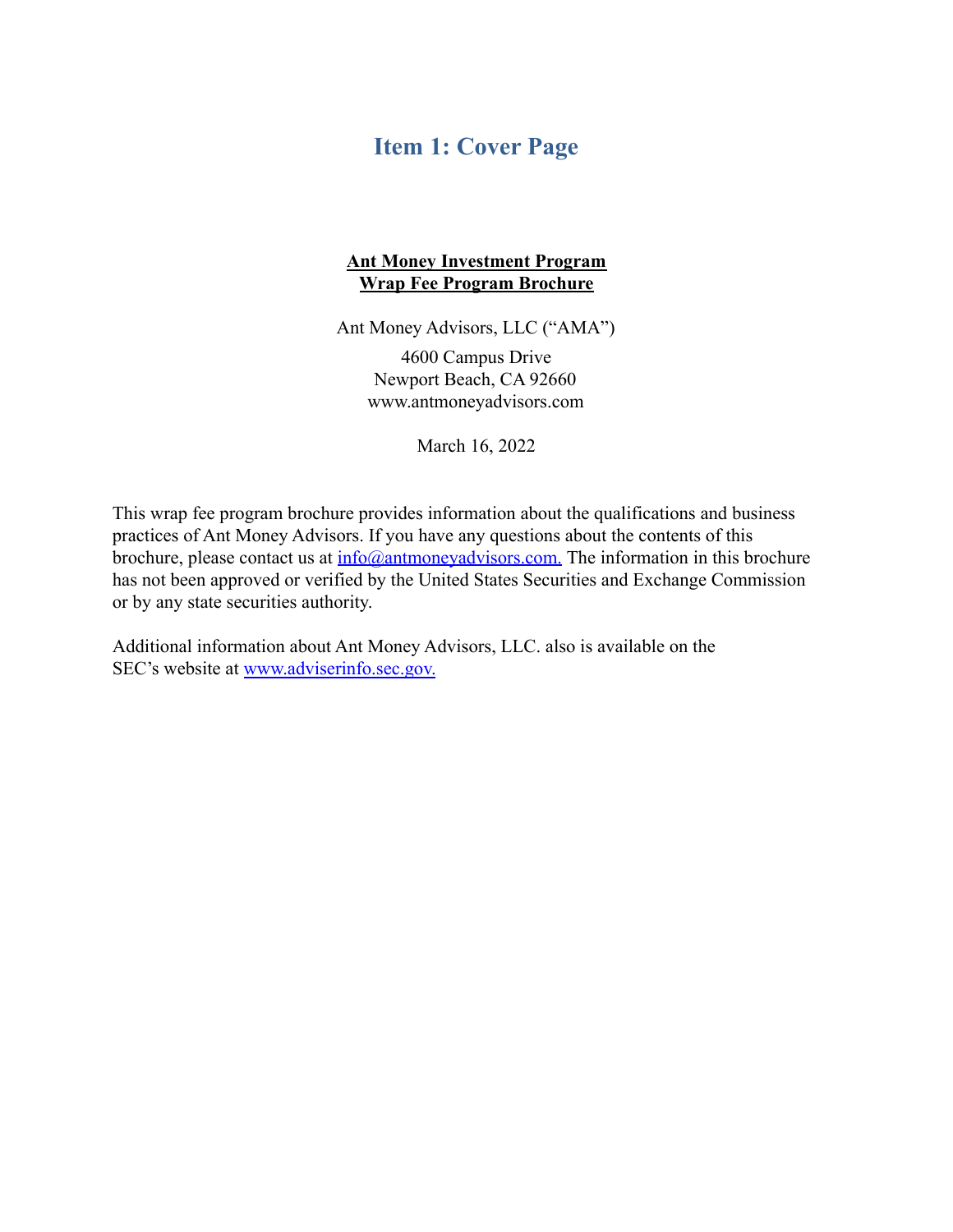# **Item 2: Material Changes**

<span id="page-1-0"></span>The following material changes have been made to this Wrap Fee Program Brochure ("**Program Brochure**") since our last update on November 19, 2021:

- Ant Money Advisors' parent company has changed their name from *Ant Money, Inc.* to *Ant Farm, Inc.* and this has been changed throughout this brochure.
- *Ant Transaction Machines, Inc*., one of Ant Money's indirect owners, has changed their name to *Ant Money, Inc.* and this has been changed throughout this brochure.

Ant Money Advisors will update Item 2 annually or, if otherwise required, at other times when material changes have occurred since the most recent previously filed version of this Program Brochure.

Whenever you would like to receive the most recent version of this Program Brochure, please contact the company at [info@antmoneyadvisors.com.](mailto:info@antmoneyadvisors.com)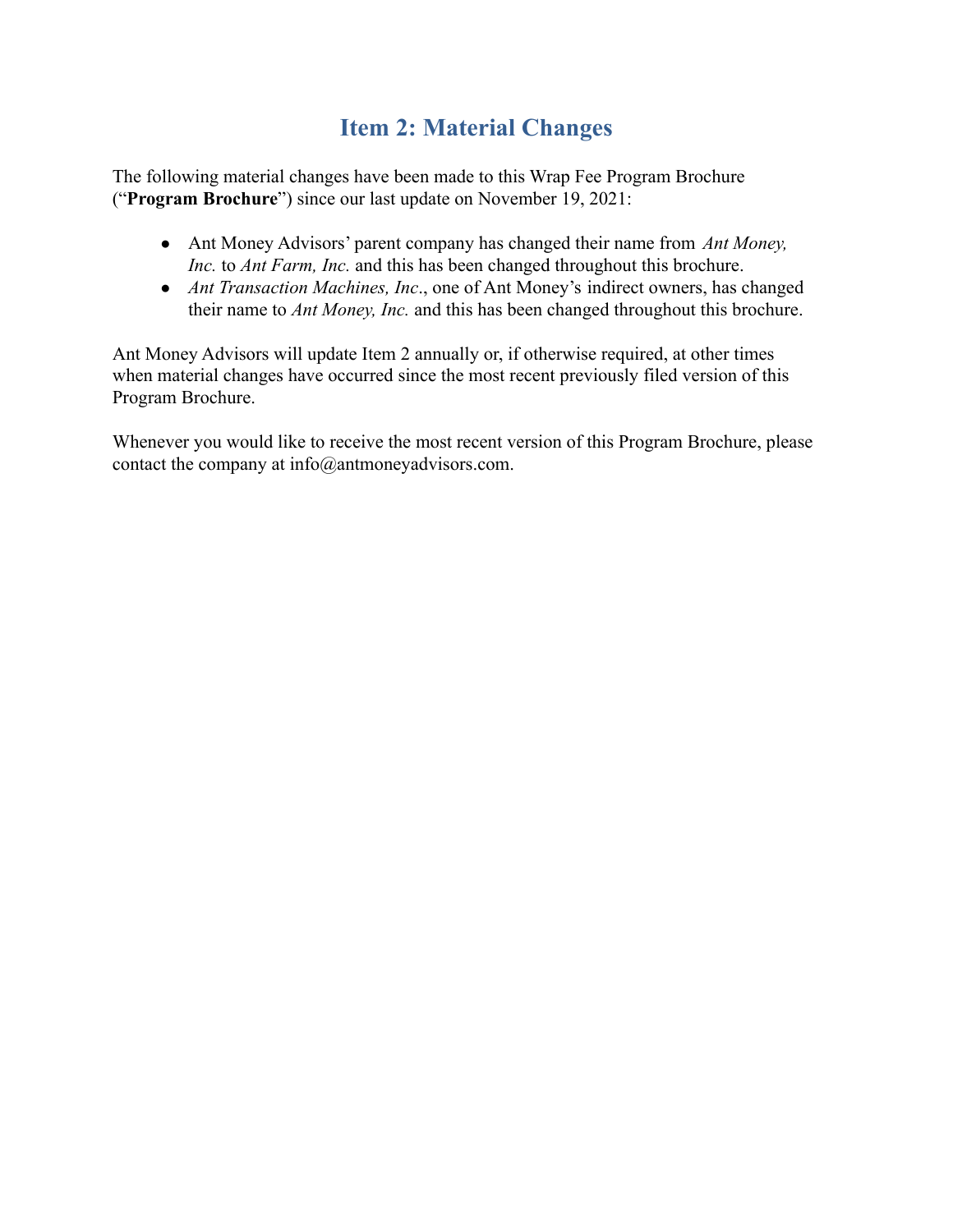# Item 3: Table of Contents

<span id="page-2-0"></span>

| Item 1: Cover Page                                       |    | 1              |
|----------------------------------------------------------|----|----------------|
| Item 2: Material Changes                                 |    | 2              |
| <b>Item 3: Table of Contents</b>                         |    | $\mathbf{3}$   |
| <b>Item 4: Services, Fees and Compensation</b>           |    | 5              |
| A. Services and Fees                                     |    | 5              |
| 1.<br>Program Overview and Features                      |    | 5              |
| Wrap Fee<br>2.                                           |    | $\overline{7}$ |
| <b>Comparative Costs</b><br><b>B.</b>                    |    | 8              |
| <b>Additional Fees</b><br>$C_{\cdot}$                    |    | 9              |
| Compensation for Recommendation<br>D.                    |    | 9              |
| <b>Item 5: Account Requirements and Types of Clients</b> |    | 9              |
| Item 6: Portfolio Management and Performance Reporting   |    | 10             |
| A. Portfolio Management                                  |    | 10             |
| Conflicts of Interest<br><b>B.</b>                       |    | 10             |
| C. Other Portfolio Management Matters                    |    | 11             |
| <b>Investment Type Limitations</b><br>1.                 |    | 11             |
| 2.<br><b>Investment Tailoring</b>                        |    | 11             |
| Other Investment Management<br>3.                        |    | 12             |
| Performance Fees<br>4.                                   |    | 12             |
| 5.<br>Analysis Methods, Investment Strategies, and Risks |    | 12             |
| Item 7: Client Information Provided to Portfolio Manager |    | 16             |
| <b>Item 8: Client Contact with Portfolio Managers</b>    | 1. | 6              |
| <b>Item 9: Additional Information</b>                    |    | 16             |
| A. History and Associations                              |    | 16             |
| Disciplinary Information<br>1.                           |    | 16             |
| 2.<br>Financial Industry Activities and Affiliations     |    | 16             |
| Code of Ethics<br>3 <sub>1</sub>                         |    | 17             |
| <b>Account Reviews</b><br>$\overline{4}$ .               |    | 18             |
| Client Referrals and Other Compensation<br>5.            |    | 18             |
| 6.<br>Fee Prepayment, Financial Condition                |    | 19             |
| <b>Voting Client Securities</b><br>7.                    |    | 19             |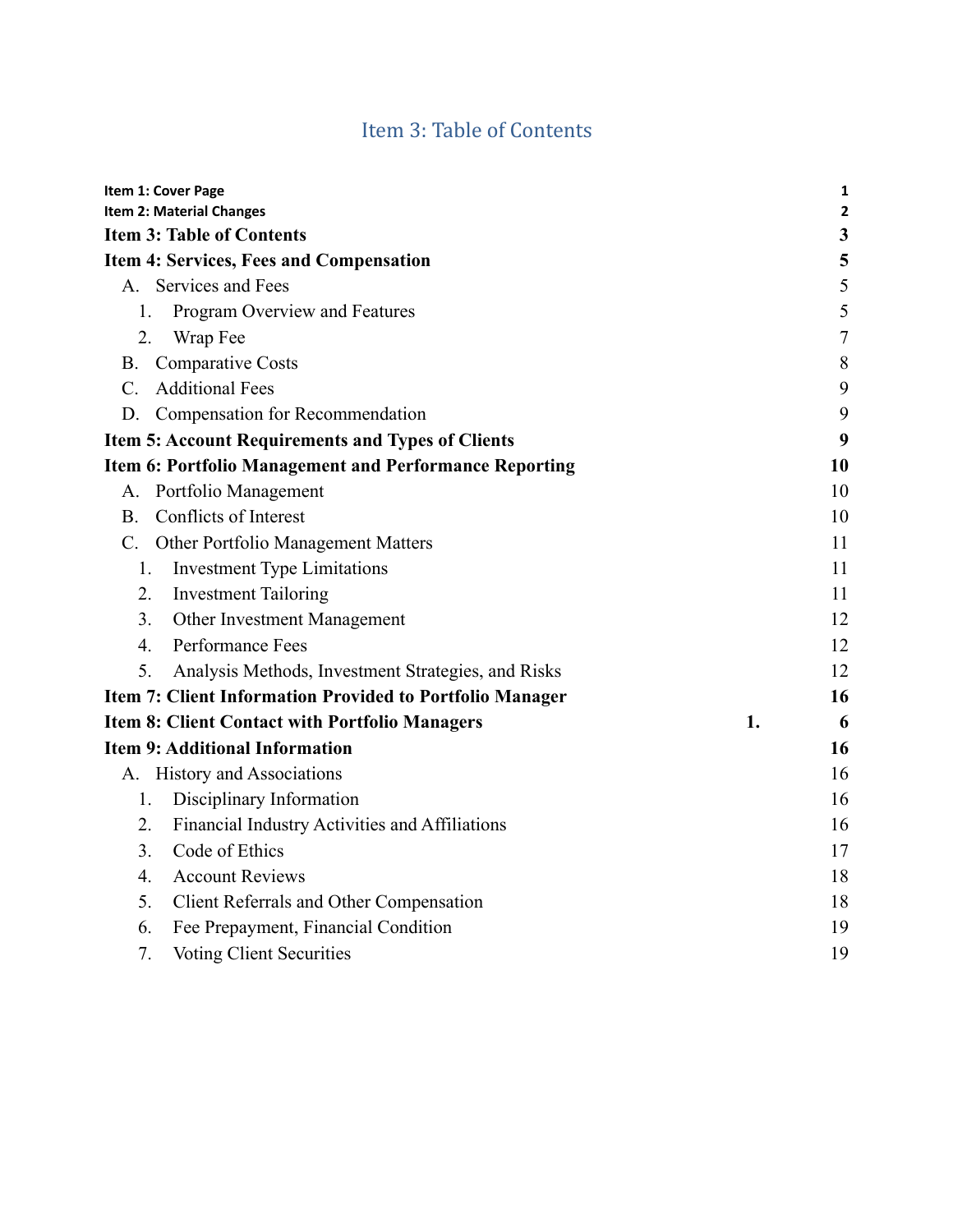# **Item 4: Services, Fees and Compensation**

#### <span id="page-3-2"></span><span id="page-3-1"></span><span id="page-3-0"></span>**A. Services and Fees**

#### 1. Program Overview and Features

Ant Money Advisors offers various investment services through the Ant Money Investment Program (the "**Program**").

AMA establishes for each individual who participates in the Program ("**Client**") a securities account ("**Client Account**") through a financial institution AMA selects to help administer the Program (the "**Custodian**"). AMA offers portfolio management and investment advisory services for Client Accounts.

AMA arranges for a qualified Custodian to perform, among other things, one or more of the following functions:

- maintaining each Client Account
- holding each Client's securities and money in safekeeping
- preparing and delivering to the Client periodic statements of holdings and activities in Client Accounts
- tax withholding and reporting for Client Accounts
- executing, clearing, settling, and making available confirmations of transactions in Client Accounts; processing deposits, withdrawals, disbursements, receipts and deliveries of Clients' money and securities into and out of Client Accounts.

AMA communicates with the Custodian on Clients' behalf as necessary to conduct the Program and Program-related transactions in Client Accounts.

The portfolio management services AMA provides in the Program consist of the following for each Client Account (for each Client, the "**Core Portfolio**"):

- developing a model portfolio with target asset allocations ("**Model Portfolio**") comprised of shares of exchange-traded funds ("**ETFs**");
- investing Core Portfolios for each Client Account in combinations of ETFs according to proprietary algorithms in relative proportions that approximate the applicable Model Portfolio; and
- adjusting applicable client holdings of ETFs in AMA's discretion in circumstances described below by buying and selling ETF shares according to proprietary algorithms to continue to approximate the Model Portfolio on an ongoing basis ("**Rebalancing**").

AMA offers an initial Model Portfolio comprised solely of ETFs. AMA may in the future, depending on how its investing strategy evolves or opportunities arise, develop additional Model Portfolios and may in the future invest all or part of any Model Portfolio in investment products other than ETFs, including mutual funds or individual securities.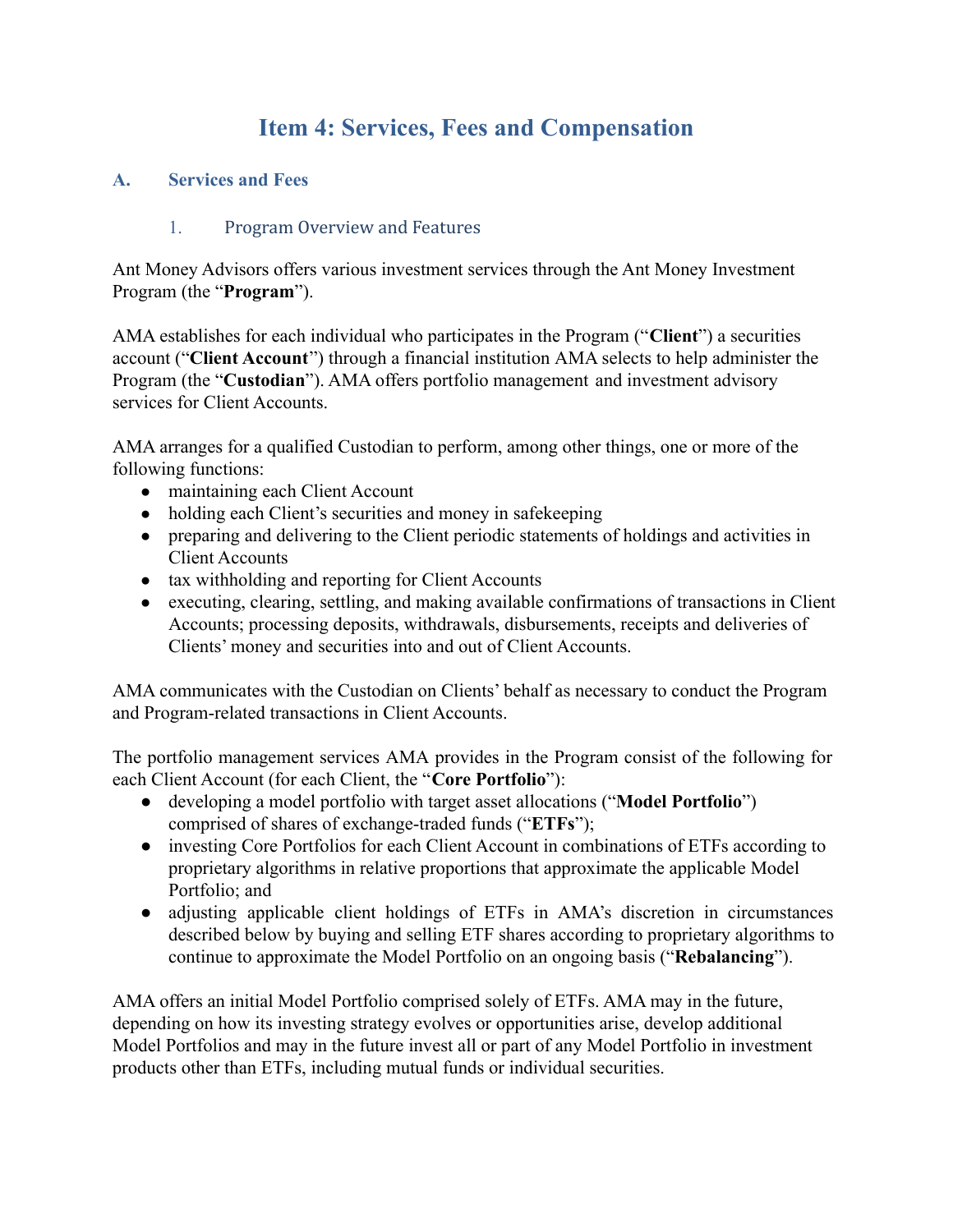AMA conducts Rebalancing in the following circumstances:

- When a Client requests a deposit of money into, withdrawal of money from or purchase or sale of an Eligible Stock (as defined below) in a Client Account, AMA's algorithm automatically trades a combination of ETF and, if applicable, Eligible Stock purchases or sales designed to make the Client's Core Portfolio continue to approximate the Model Portfolio and to bring each Eligible Stock holding closer to five percent of a Client Account value after the deposit or withdrawal.
- AMA's algorithms will conduct automatic Rebalancing at least annually if the allocation of a particular ETF in a Client Account diverges from the target allocation for that holding according to the Model Portfolio by five percent or more of the total value of the applicable Client Account at the previous close.
- The automatic Rebalancing will also include selling holdings of an Eligible Stock that exceed five percent of the total value of the applicable Client Account at the previous close if that Eligible Stock accounts for ten percent or more of the total value of the applicable Client Account at the previous close.

AMA utilizes best efforts to make Client Accounts track the Model Portfolio through market fluctuation, withdrawals, deposits and other events that may cause deviations. There is no guarantee that the allocations of holdings in any Client Account, match or approach the allocations of holdings in the Model Portfolio or any other Client Account at any time.

Rebalancing does not take into account Clients' tax or legal situations. Clients should consult with a tax or legal professional regarding questions about the tax or legal treatment of Rebalancing and other transactions in the Program.

AMA's algorithm reinvests dividends automatically.

Clients may choose to impose reasonable management restrictions on their account by excluding from their Core Portfolio one of the ETFs that otherwise comprise the Model Portfolio. Clients should only do so after carefully reviewing and analyzing all pertinent information about the Model Portfolio available on the AMA website or through the mobile device app. Clients may make restriction requests (or seek to reverse such requests) at any time by emailing [info@antmoneyadvisors.com.](mailto:info@antmoneyadvisors.com) Due to the relatively small number of ETFs in the Model Portfolio, it would not be reasonable to request the exclusion of more than one ETF from any Core Portfolio. Excluding an ETF from a Selected Portfolio may adversely impact its performance and may not be suitable with respect to a Client's investment objectives, risk tolerance, age, financial condition or other facts and circumstances.

## *i. Explore Portfolio*

AMA has designed the Explore Portfolio feature for Clients to learn to research and select individual Eligible Stocks from the Eligible Stock List so they can pursue long-term "buy-andhold" investment strategies. The Program allows Clients to pursue buy-and-hold trading strategies in individual Eligible Stocks with far smaller investments than the minimums required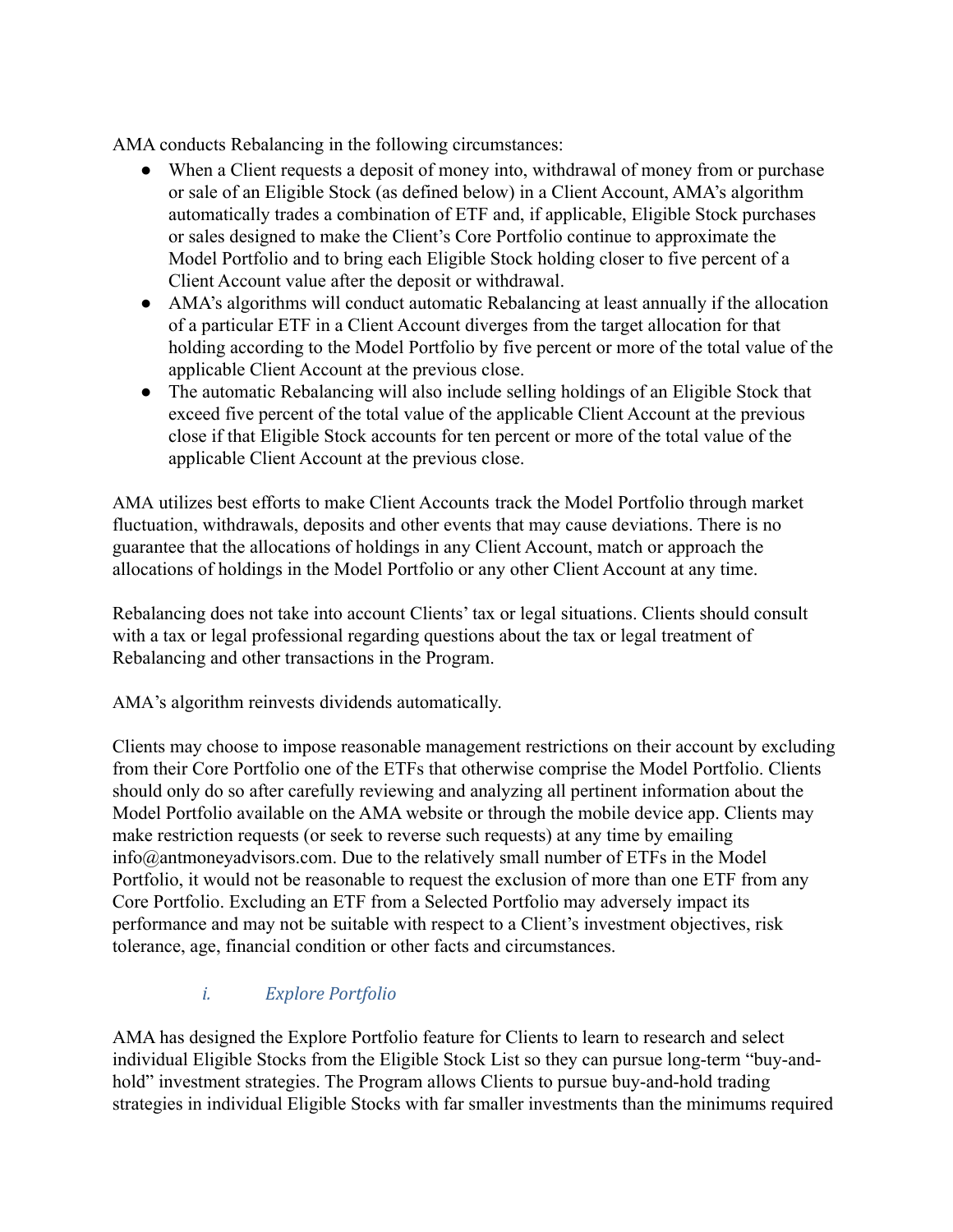by traditional brokerages and financial institutions. The Program is not designed for market timing, day trading, or other strategies that entail frequent trading or frequent short-term gains or losses. The Terms allow AMA to restrict the frequency of purchases of Eligible Stocks in Explore Portfolios of particular Client Accounts on a case-by-case basis as it deems necessary or advisable to prevent trading that is inconsistent with the Program's mission and strategy.

The investment advisory services AMA provides in the Program also include the following:

- researching and selecting specific individual large-cap stocks ("**Eligible Stocks**"), from which Clients may choose for their Explore Portfolio in accordance with the Program's terms and conditions (the "**Terms**");
- maintaining and revising from time to time the list of Eligible Stocks (the "**Eligible Stock List**"); and
- instructing the Custodian to buy and sell Eligible Stocks in Clients' Explore Portfolios, if any, in accordance with the applicable Client's instructions and the Terms.

Clients may select up to 10 Eligible Stocks for the Explore Portfolio. Subject to the Terms, each time a Client selects one or more Eligible Stocks, AMA will invest five percent of the value of a Client Account as of the most recent end of a trading day in each Eligible Stock the Client selects. Clients may not elect to purchase an Eligible Stock if the purchase would cause the number of different Eligible Stocks in the Client's Explore Portfolio to exceed ten. Clients may generally request to sell one or more Eligible Stocks in their Explore Portfolios at any time. When Clients request to sell holdings in an Eligible Stock from their Explore Portfolio, AMA will sell all of the shares in the Client Account of that Eligible Stock. Clients will not have the ability to specify or change the quantities of Eligible Stocks in their Explore Portfolio.

Purchases of Eligible Stocks for a Client's Explore Portfolio will be funded in the following ways, depending on the circumstances and in accordance with the Terms:

- applying recent deposits of money into the Client Account
- selling ETF shares from the Client's Core Portfolio and applying the proceeds
- if a Client asks to sell Eligible Stocks from the existing Explore Portfolio at the same time the Client asks to buy other Eligible Stocks, selling Eligible Stock shares in existing Explore Portfolio and applying the proceeds

### *ii. Trading*

The Terms authorize AMA to aggregate multiple Clients' requests to purchase or sell the same Eligible Stock into single orders and executions. AMA has discretion as to when to purchase and sell Eligible Stocks. All Clients participating in aggregated orders will receive an average share price with all other transaction costs shared on a pro-rata basis. Each Client Account that participates in an aggregated order will participate at the average share price for all transactions in the Program in that security on a given business day.

### 2. Wrap Fee

<span id="page-5-0"></span>AMA offers its clients a digital interfacing financial advisory service and sponsors a wrap fee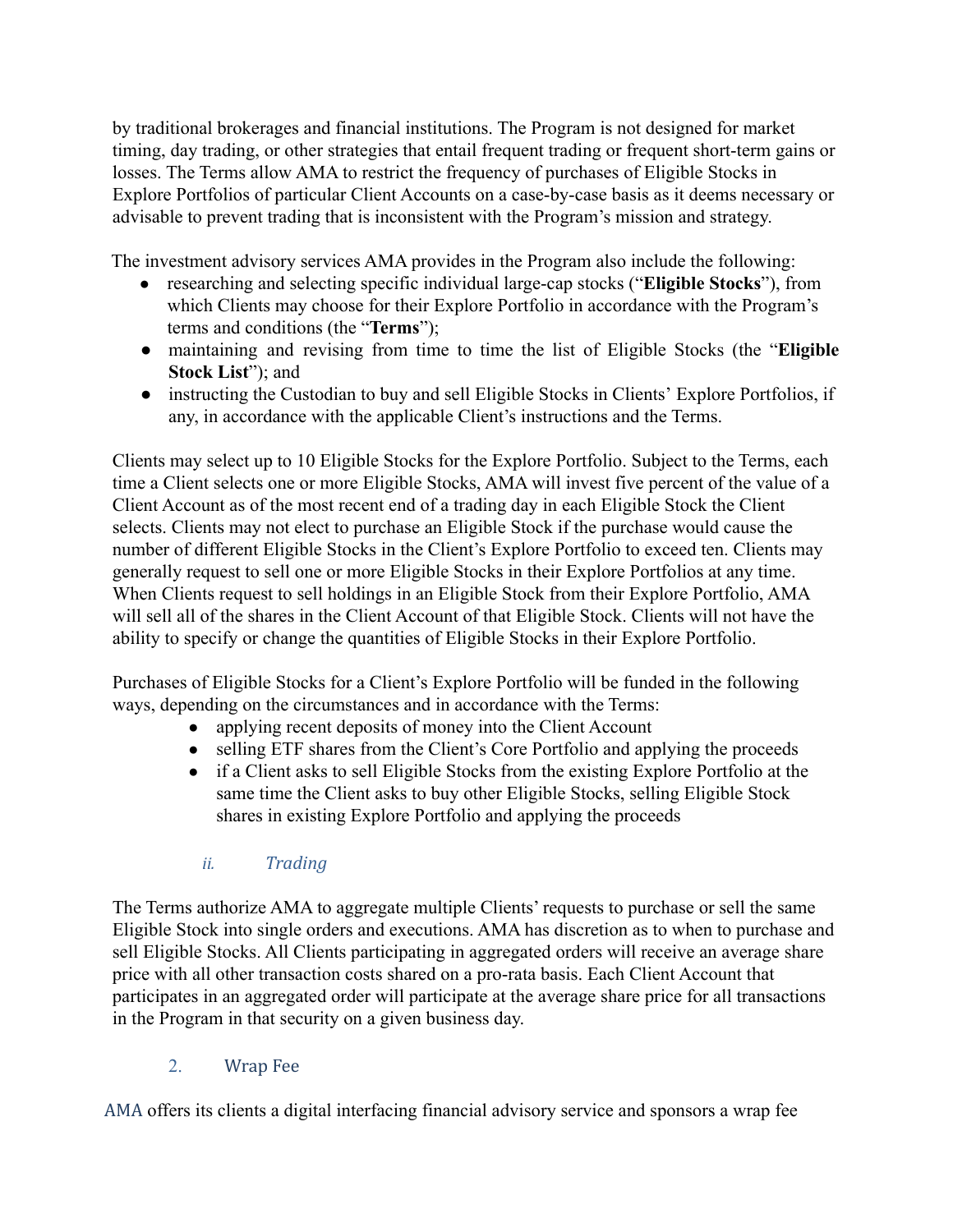program. This allows AMA to manage its clients' accounts at no cost to the client, that includes advisory services, clearing, custody and reporting, and brokerage costs. Clients access the services via AMA's affiliated mobile applications, ATM.com, Blast, and Learn & Earn.

| <b>Tlients</b> | œ<br>Fees                |
|----------------|--------------------------|
| 11             | $\overline{\phantom{0}}$ |
|                | Zero                     |

*AMA* will not accept clients other than users and participants of ATM.com, Blast, and Learn & Earn. An individual must therefore download the app and technology associated with ATM.com, Blast, and/or Learn & Earn to be an AMAClient and participate in the Ant Money Investment Program. *Please refer to Item 5 ("Account Requirements and Types of Clients") below*.

Users and participants of ATM.com, Blast, and Learn & Earn are not required to participate in the Ant Money Investment Program and may use all the products and services available from AMA's affiliates without doing so. There is no fee that users and participants of ATM.com, Blast, and Learn & Earn must pay in order to participate in the Ant Money Investment Program.

AMA, AMA's affiliates, and/or the Custodian may charge additional fees for special transactions that are outside the ordinary course of the Program. *Please refer to Item 4.C ("Additional Fees") below*.

#### <span id="page-6-0"></span>**B. Comparative Costs**

Because the cost to users and participants of ATM.com, Blast, and Learn & Earn for participating in the Ant Money Investment Program is zero, the Program itself will generally cost Clients less than would purchasing the investment management and brokerage services that are bundled in the Program separately from other providers.

#### **C. Additional Fees**

The ATM.com, Blast, and Learn & Earn websites, services, and associated apps are complimentary. However, there may be a fee for premium features such as Data Dating Rewards, Educational Courses, or Mission Rewards.

The Custodian may potentially charge clients certain transactions that are not routine in the normal course of the Program, such as but not limited to:

- Physical copy of monthly statement of an Account
- Failed ACH transfer
- Request for paper or fax delivery of tax document
- Automated Customer Account Transfer Service (ACATS)

The ETFs recommended by AMA have fees that are separate and distinct from the fees paid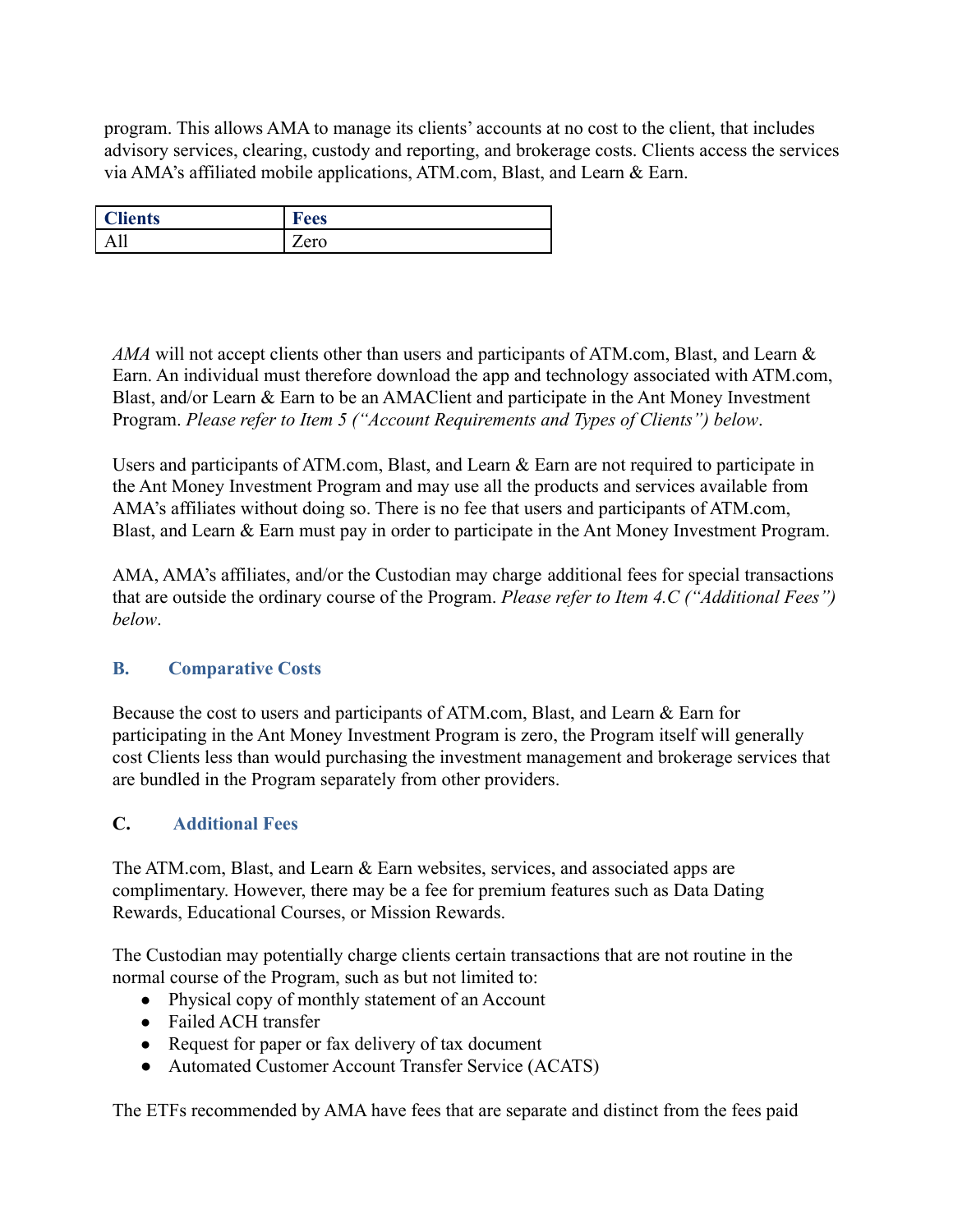to AMA for the Program.

#### <span id="page-7-0"></span>**D. Compensation for Recommendation**

**AMA** may compensate Clients in their Accounts for referrals to the Program ("**Refer-a-Friend Payments**"). Refer-a-Friend Payments will not exceed \$5 per referral. AMA will not pay more than five Refer-a-Friend Payments to any one Client in any year. Refer-a-Friend Payments may create a modest financial incentive for Clients to recommend the Program to their friends over other investment programs or services. Any Refer-a-Friend Payments will be subject to written terms and conditions and comply with disclosure and other applicable requirements of the SEC's regulations governing cash solicitation of investment advisory clients.

# **Item 5: Account Requirements and Types of Clients**

<span id="page-7-1"></span>The Program will be available at the outset just to individuals who are U.S. tax residents. At the outset, three categories of individuals will be eligible to be Clients in the Program:

- **ATM.com Clients**: Users of ATM.com can earn money through revenue sharing of advertising income and rewards received by Ant Money, Inc. ("**AMI**"), an affiliate of AMA. ATM.com users have an option to direct their earnings to the Program
- **Blast Clients:** Blast users can earn money while playing games. Money can be earned by completing Missions. Users can also transfer funds from their bank account to a Blast Savings Account. The funds in a Blast Savings Account are FDIC-insured and held at a bank. Users manage the funds in their Blast Savings Account via their Blast Account in the Services provided by AMA's affiliate, Blast Intergalactic Group, Inc.
- **Learn & Earn Clients**: Learn & Earn offers educational courses with the opportunity to earn money. Learn & Earn directs a portion of their earnings to the Program. Parents or guardians can enroll their children and the Custodian will typically establish and maintain Client Accounts opened in connection with Learn  $\&$  Earn under the Uniform Gift to Minors Act (UGMA) or Uniform Transfer to Minors Act (UTMA). Clients seeking to know more about how UGMA/UTMA affects their Client Accounts should consult the applicable agreement with the Custodian and/or their tax advisor.

There is an account minimum of \$5 to open a new Client Account, which AMA can waive in its discretion.

# **Item 6: Portfolio Management and Performance Reporting**

### <span id="page-7-3"></span><span id="page-7-2"></span>**A. Portfolio Management**

The Chief Investment Officer approves all selections of ETFs for the Model Portfolio, all selections of Eligible Stocks for the Eligible Stock List, and the Rebalancing logic of the Program's algorithm. The same automated AMA algorithms allocate investments to, and conduct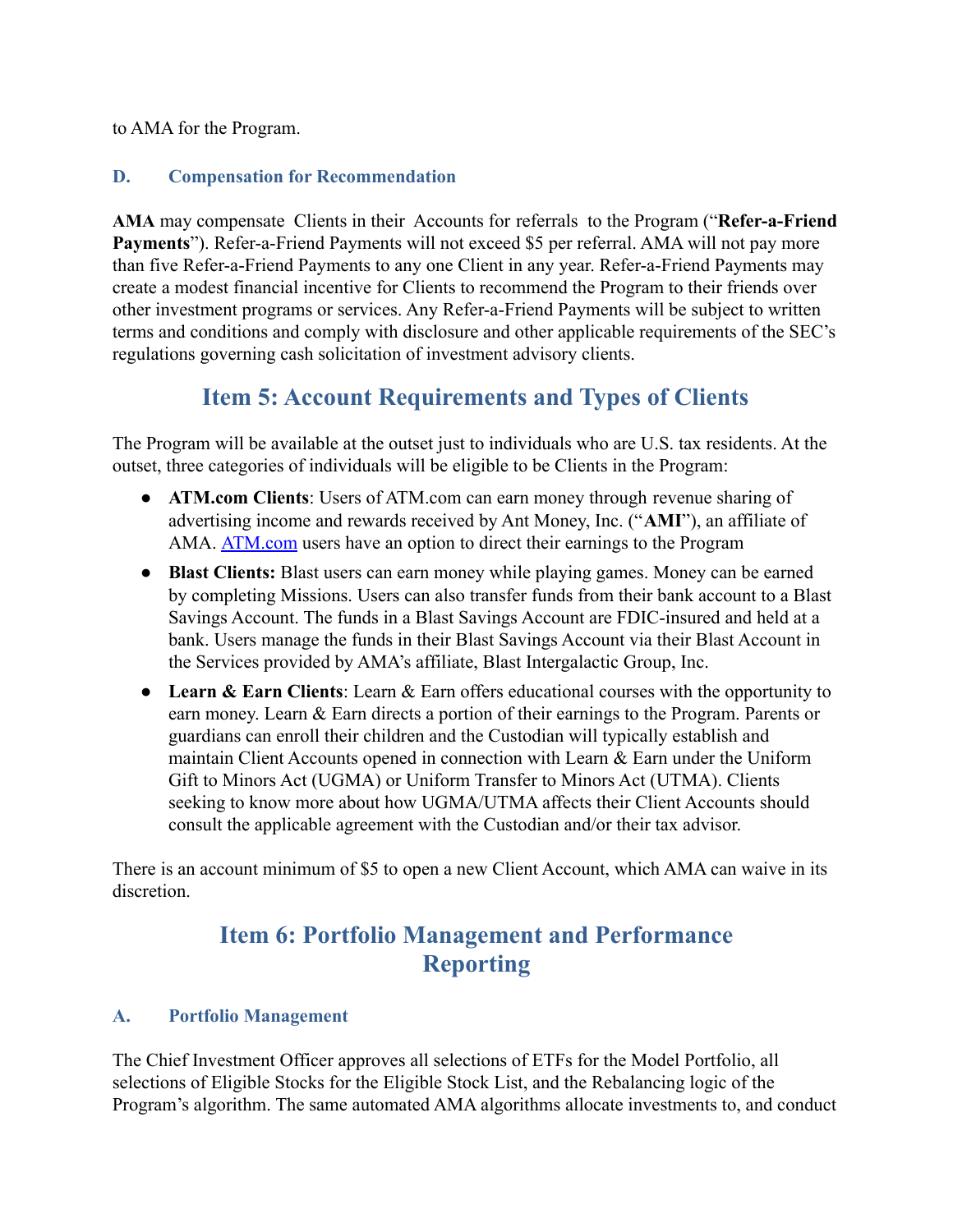periodic Rebalancing of, ETF Shares within Core Portfolios and Eligible Stocks within Explore Portfolios for all Client Accounts.

AMA will review performance information on an ongoing basis, but, in any event, no less frequently than quarterly. AMA will calculate any actual and hypothetical performance it uses on a uniform and consistent basis. AMA does not initially delegate verification of performance to any third party.

The Model Portfolio, the Eligible Stock List, and holdings in the Client Accounts are subject to change at any time. If AMA removes an Eligible Stock from the Eligible Stock List, Client will no longer be able to order purchases of that Eligible Stock. If AMA removes an Eligible Stock currently held in Explore Portfolios from the Eligible Stock List, applicable Clients will hold their existing positions until they place an order and the Custodian executes a sale.

AMA's investment advice is primarily based on the idea that long-term investing in low cost passive index-based funds generally outperforms high cost (e.g., alpha-seeking) actively managed funds. The AMA Chief Investment Officer oversees the holdings, investment policy, and asset allocation of the Model Portfolios. In addition, the portfolio manager performs the analysis of investment modeling and research to assist in portfolio construction.

AMA employs a variety of methods and approaches when considering Model Portfolio investments and the Eligible Stock List. AMA considers qualitative and quantitative factors. Sources of information for such considerations may include data provided by third-party data providers. Factors for Model Portfolio ETF selection may include adherence to fund objectives, performance, volatility, liquidity, and expenses. No single factor will determine whether an ETF should be added, retained, or eliminated. However, certain factors may carry more weight than others in the final analysis.

AMA will calculate Model Portfolio performance net of fees.

#### <span id="page-8-0"></span>**B. Conflicts of Interest**

 $\zeta$ 

Personnel who determine the Model Portfolio(s) or the Eligible Stock List may be employees of AMA's corporate parent, Ant Farm, Inc. or AMA's affiliates, Blast Intergalactic Group, Inc. ("BIG"), and Ant Moneys, Inc ("AMI").

#### <span id="page-8-2"></span><span id="page-8-1"></span>**C. Other Portfolio Management Matters**

1. Investment Type Limitations

The only investments available in the Program and the only investments for which AMA provides investment advisory services are the ETFs in Core Portfolios and Eligible Stocks. To help mitigate concentration risk in Explore Portfolios, the Program's Terms limit purchases of an Eligible Stock to investments in the amount of five percent of the applicable Client Account's value.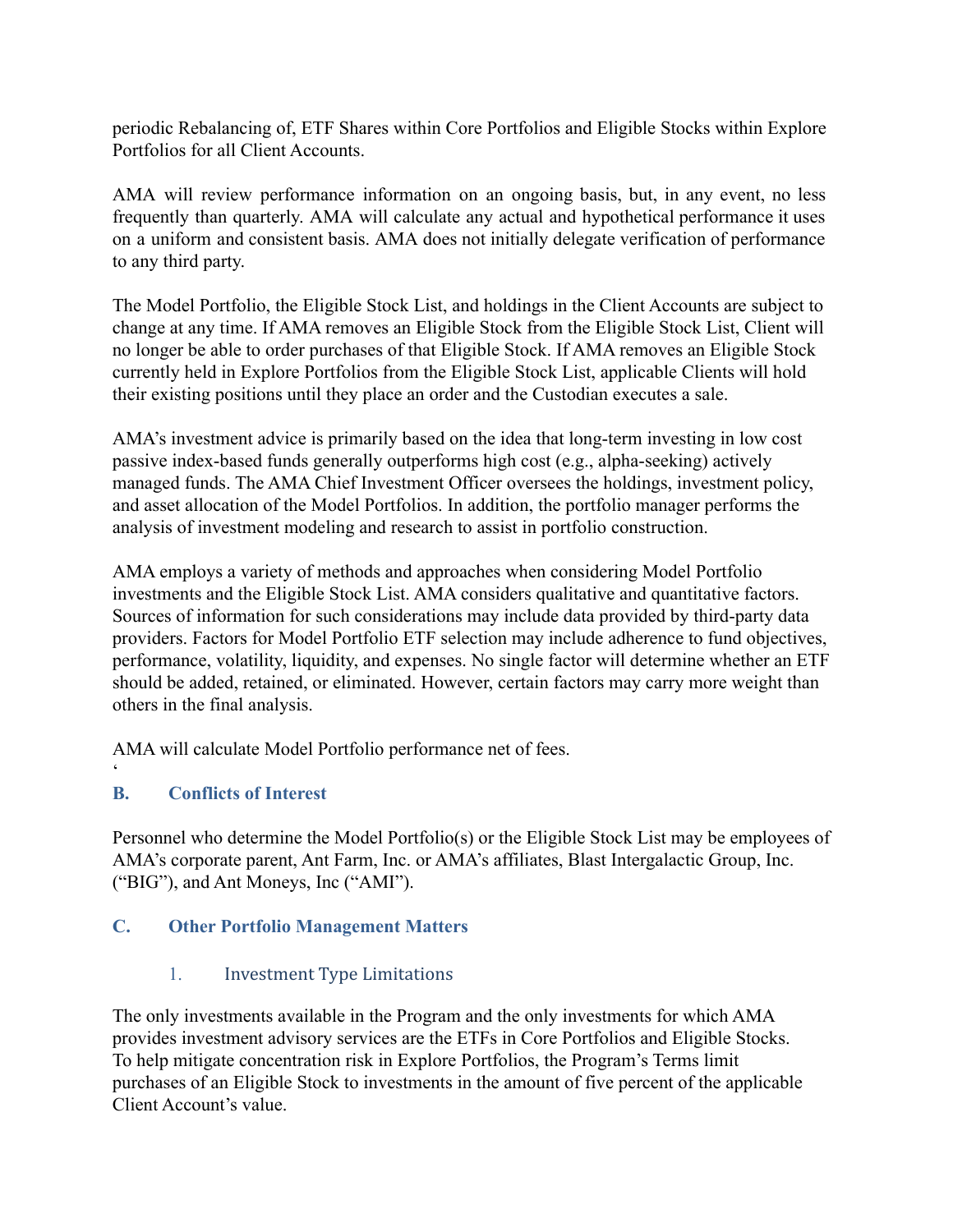Depending on the wealth, time horizon, risk tolerance and/or sophistication of a Client, investment alternatives not available through AMA may be advisable or otherwise suitable for investors that are, including without limitation over-the-counter stocks, bonds and other fixed income securities, emerging company stocks, convertible securities, emerging company securities, non-U.S. investments, unregistered securities (including interests in hedge, private equity, and venture capital funds), time deposits, commercial paper, options, futures, margin lending, and short sales.

### 2. Investment Tailoring

<span id="page-9-0"></span>Clients may in their own sole discretion and to suit their own individual risk tolerances and needs:

- elect whether to establish an Explore Portfolio;
- select up to 10 Eligible Stocks for their Explore Portfolio;
- sell Eligible Stocks held in their Explore Portfolio;
- decide not to invest in certain or any Eligible Stocks; and
- request that a single ETF not be included in the Client's portfolio.

One of AMA's key missions is creating opportunities for young people to obtain investor education.

On the "Core" side, a portion ranging between approximately half and all of the value of each Client Account will be in a Core Portfolio. AMA's algorithms conduct initial allocations and subsequent Rebalancing from time to time in accordance with the Terms to approximate the Model Portfolio. AMA tailors its Model Portfolio for users and participants of ATM.com, Blast, and Learn & Earn investing for a time period of at least 15 years who have a moderate to aggressive tolerance for investment risk looking to build, on average, in the approximate range of \$500 to \$1,000 in the first three to five years of their Client Account ("Target Clients"). In AMA's view, equities are a suitable investment class for investors with a long-time horizon, and broad market index funds are generally the best diversified investment for Target Clients.

On the "Explore" side of the Program, AMA provides educational content for Clients to learn generally about investing in individual companies and access to analysis and data for Clients to research the companies that issue Eligible Stocks. Clients may, based on their own research and conclusions about specific companies on the Eligible Stock List, decide to purchase up to ten Eligible Stocks in a Explore Portfolio. Clients are not required under the Terms to invest in any Eligible Stock. To mitigate market and concentration risks, the Terms will permit each Client to make no more than ten purchases of Eligible Stocks in the Explore Portfolio. Under the Terms, each purchase in an Explore Portfolio must be of an Eligible Stock not currently held in the applicable Client Account. The amount of each purchase a Client orders for their Explore Portfolio will be five percent of the value of the applicable Client Account at the previous close.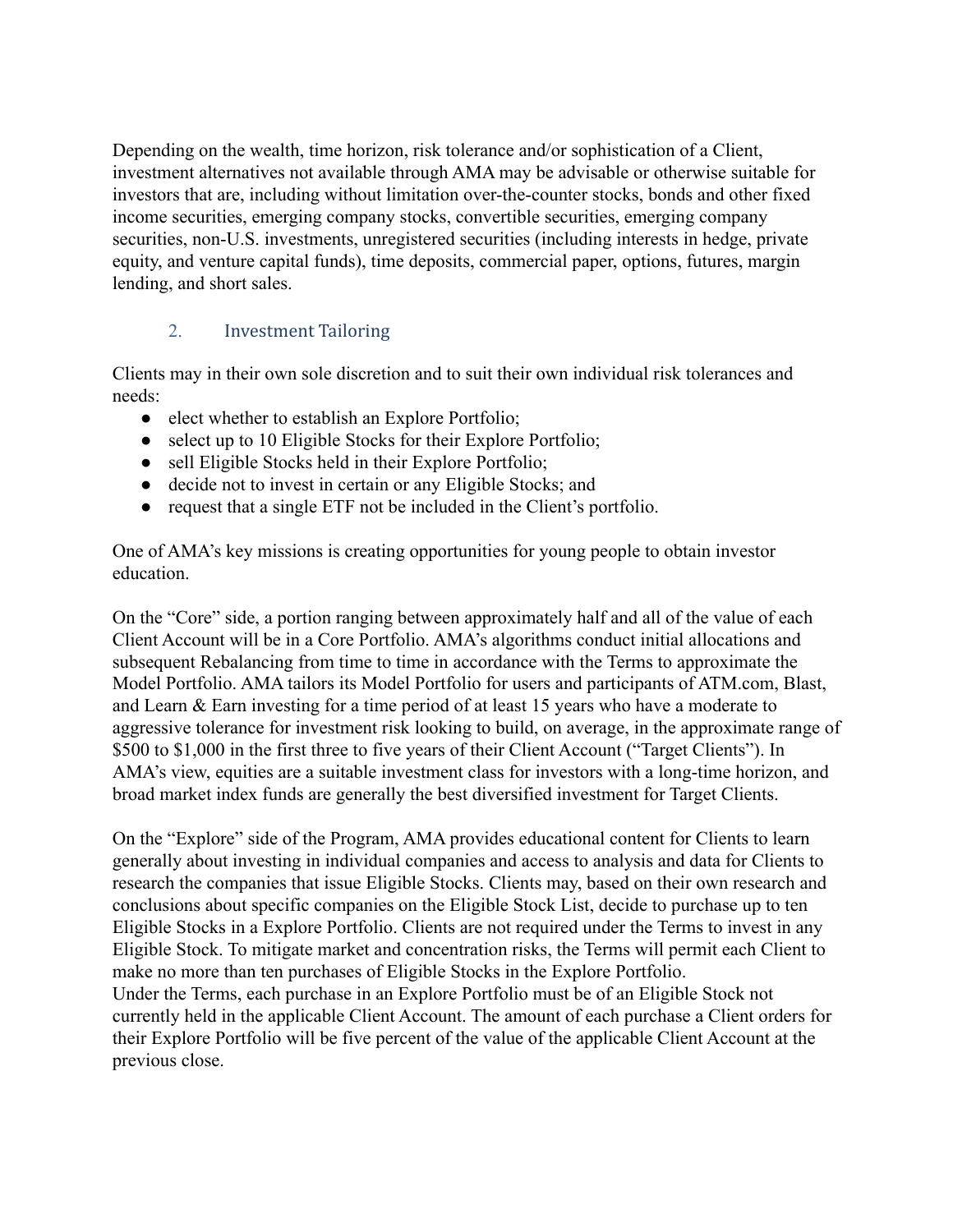### 3. Other Investment Management

<span id="page-10-0"></span>AMA offers no portfolio management or investment advisory services apart from those it provides in the Program.

## 4. Performance Fees

<span id="page-10-2"></span><span id="page-10-1"></span>AMA and its supervised persons do not charge or accept performance fees.

## 5. Analysis Methods, Investment Strategies, and Risks

AMA designs its Model Portfolio and Eligible Stock List for young investors willing to pursue a predominantly buy-and-hold investment strategy over long periods of one or more decades. AMA strategy, based in part on historical market performance and modern portfolio theory, is to invest in diversified portfolios of equity ETFs. AMA believes that these asset classes generally achieve the best balance of risk and reward for younger investors over longer periods of ten years or more. AMA selects low-cost ETFs for the Model Portfolio to pursue these strategies.

Additionally, AMA believes Clients will benefit significantly from education and experience in researching and investing specific sectors and issuers. This is the primary reason why AMA offers Clients the option of investing in up to ten Eligible Stocks. To help mitigate concentration risk in Explore Portfolios, AMA limits Client's investments in Eligible Stocks to five percent of the applicable Client Account's value.

Investing in the Program, especially the Core Portfolio and Eligible Stocks, includes the risk of loss up to and including the entire amount invested. Past performance of any ETFs or Eligible Stocks does not guarantee future results. Investment in the Program may not be prudent for Clients for whom investing would be an alternative to paying off outstanding high-interest debts.

### *i. Risk Considerations*

AMA cannot guarantee any level of performance or that any Client will avoid a loss of Account assets. **Any investment in securities involves the possibility of financial loss that Clients should be prepared to bear.**

AMA's investment activities involve a significant degree of risk. The performance of any investment is subject to numerous factors that are neither within the control of nor predictable by AMA. Such factors include a wide range of economic, political, competitive, technological and other conditions (including terrorism, war, disaster, and pandemic or epidemic diseases) that may affect investments in general or specific industries or companies. The securities markets may be volatile, which may adversely affect the ability of AMA to realize gains in the Program.

**Market Risk -** The price of any security or the value of an entire asset class can decline for a variety of reasons outside of AMA's control, including, but not limited to, changes in the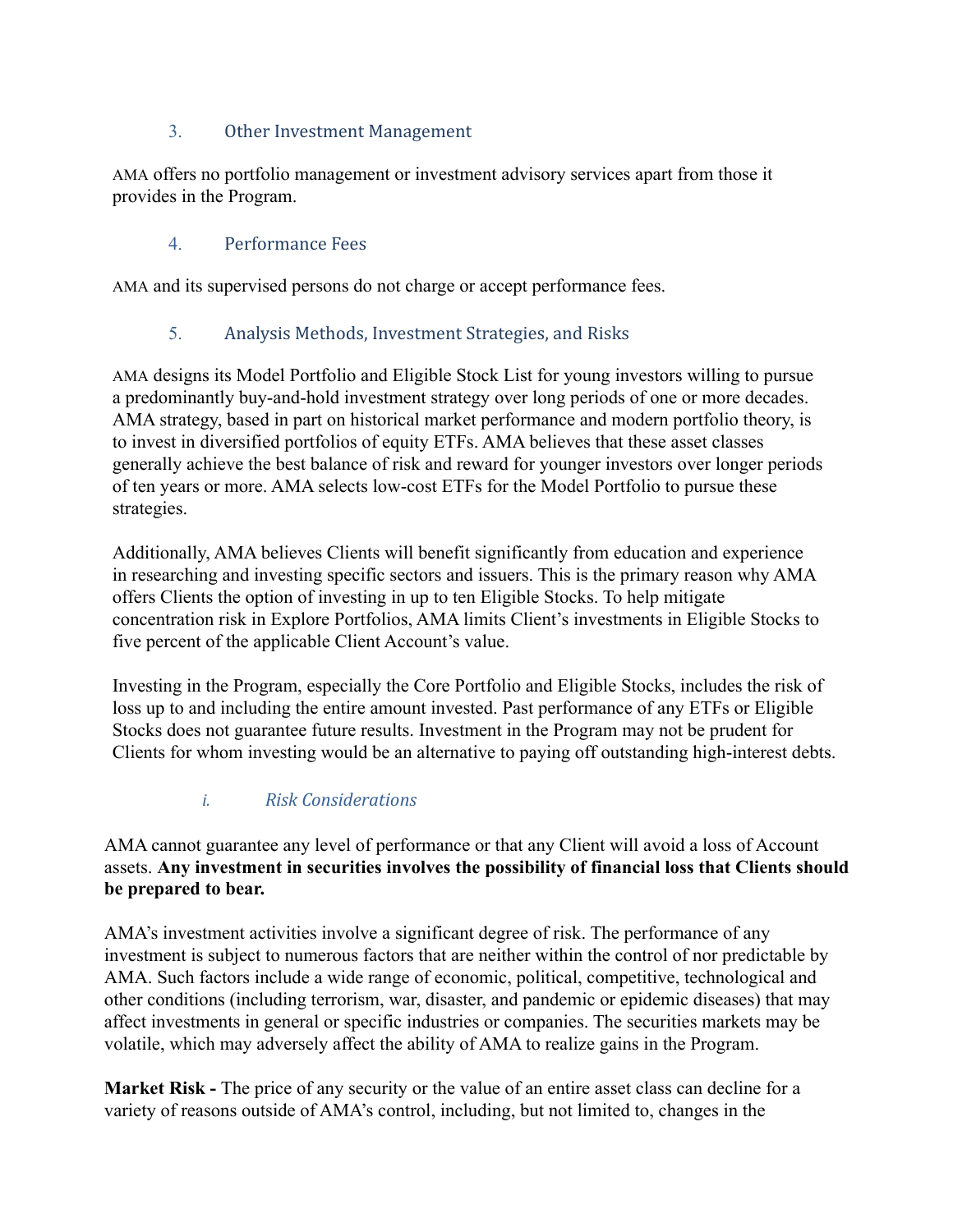macroeconomic environment, unpredictable market sentiment, forecasted or unforeseen economic developments, interest rates, regulatory changes, and domestic or foreign political, demographic, or social events. If a Client has a high allocation in a particular asset class, it may negatively affect overall performance to the extent that the asset class underperforms relative to other market assets. Conversely, a low allocation to a particular asset class that outperforms other asset classes in a particular period will cause that Client Account to underperform relative to the overall market.

**Advisory Risk** - By reason of their responsibilities in connection with other activities of AMA and/or its affiliates, the principals or employees of AMA and/or its affiliates may acquire confidential or material non-public information or be restricted from initiating transactions in certain securities. If so, AMA will not be free to act upon any such information. Due to these restrictions, AMA may not be able to initiate a transaction that it otherwise might have initiated and may not be able to sell an investment that it otherwise might have sold.

AMA selects investments, in part, on the basis of information and data filed by issuers with various government regulators or made directly available to AMA by the issuers or through sources other than the issuers. AMA evaluates all such information and data and sometimes seeks independent corroboration when it deems appropriate and reasonably available in its discretion. However, AMA is not in a position to confirm the completeness, genuineness, or accuracy of such information and data. In some cases, complete and accurate information is not available.

**Software Risk** - AMA's algorithms will conduct automatic Rebalancing in the circumstances described above. Rebalancing may entail selling over-concentrated ETFs or Eligible Stocks and using the proceeds to buy under-concentrated ETFs to bring Core Portfolios into line with target allocations. The Program's automated processes could result in the continued purchase of underperforming ETFs and the sale of better performing ETFs or Eligible Stocks in order to achieve targeted allocations. In some market conditions, Rebalancing may create capital gains tax liabilities. Clients should consult with legal or tax advisers regarding questions about tax liabilities.

AMAintends to include in the Model Portfolios and to invest a portion of the Core Portfolios in ETFs issued by funds that hold non-U.S. securities through American Depositary Receipts ("ADRs") and otherwise. In addition, the Eligible Stock List may include one or more ADRs. ADRs are not shares of a foreign company's stock. ADRs are a form of equity security that was created specifically to simplify foreign investing for American investors. An ADR is issued by an American bank or broker. It represents one or more shares of foreign-company stock held by that bank in the home stock market of the foreign company. The ratio of foreign shares to one ADR will vary from company to company, but each ADR for any one company will represent the same number of shares. ADRs may be listed on a major exchange such as the New York Stock Exchange or may be traded over the counter (OTC). Any ADRs on the Eligible Stock List will be listed on a U.S. exchange. Exchange-listed ADRs can be traded, settled, and held as if they were ordinary shares of U.S.-based companies.

**ETF Risks, including Net Asset Valuations and Tracking Error** - ETF performance may not exactly match the performance of the index or market benchmark that the ETF is designed to track because 1) the ETF will incur expenses and transaction costs not incurred by any applicable index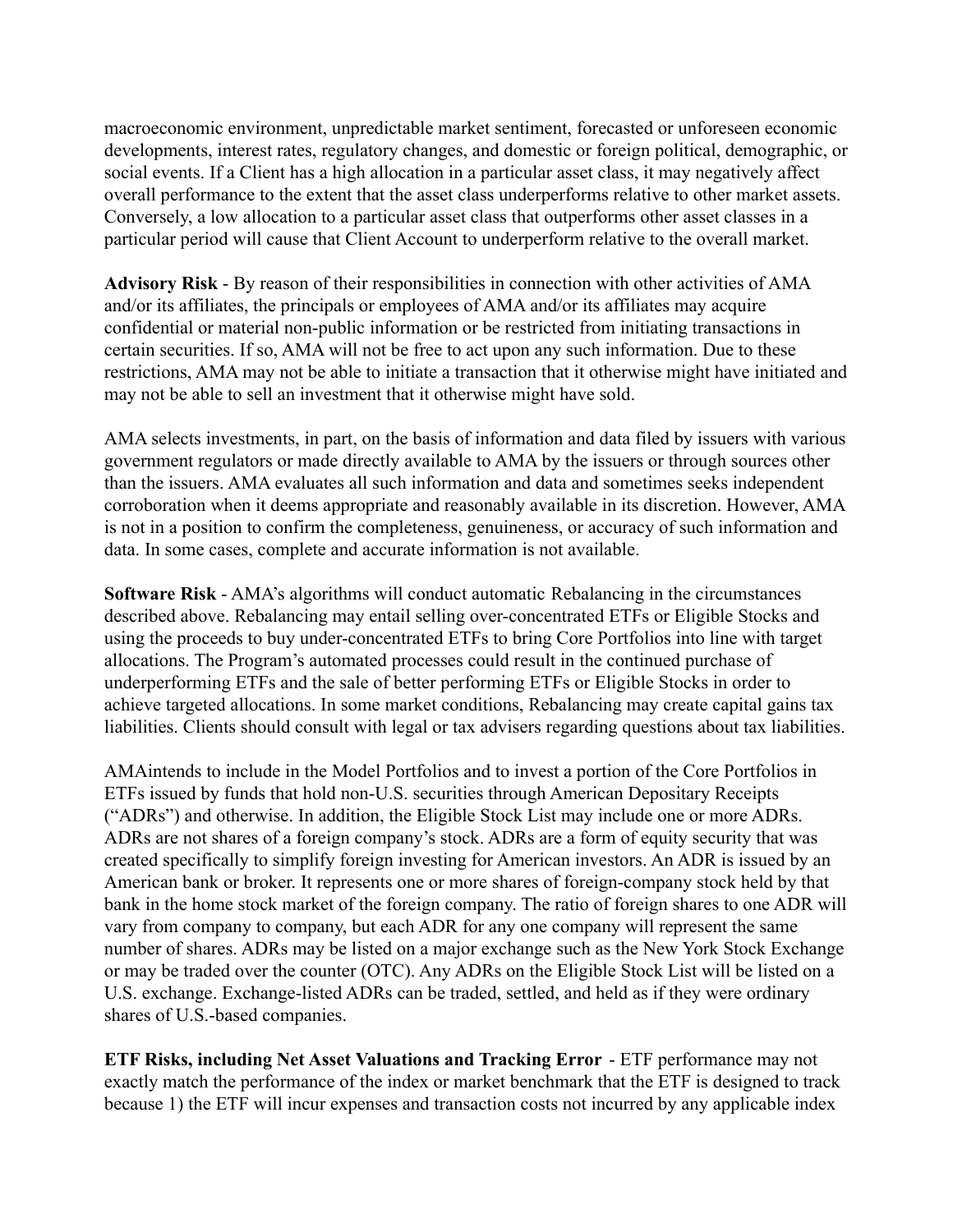or market benchmark; 2) certain securities comprising the index or market benchmark tracked by the ETF may, from time to time, temporarily be unavailable; and 3) supply and demand in the market for either the ETF and/or for the securities held by the ETF may cause the ETF shares to trade at a premium or discount to the actual net asset value of the securities owned by the ETF. Certain ETF strategies may from time to time include the purchase of fixed income, commodities, foreign securities, American Depositary Receipts, or other securities for which expenses and commission rates could be higher than normally charged for exchange-traded equity securities, and for which market quotations or valuation may be limited or inaccurate.

**Foreign Investing and Emerging Markets Risk** - ADR investors are not subject to non-U.S. stock transaction taxes. And for those countries that maintain tax treaties with the U.S., dividends are paid without foreign withholding. Proceeds from an ADR holding may be subject to U.S. income or capital gains taxes and may be subject to backup withholding, as is the case with U.S. domestic stocks.

Some ADRs are subject to periodic service fees intended to compensate the agent bank for providing custodial services. Information on any such fees should be available in the ADR prospectus. Any such fees may be deducted from the dividend, if the company pays one, or may appear as a separate fee on your monthly statement.

Any direct or indirect investment in ADRs or other foreign securities will give rise to risks relating to political, social and economic developments abroad, as well as risks resulting from the differences between the regulations to which U.S. and foreign issuers and markets are subject. Such risks may include:

- Political or social instability, the seizure by foreign governments of company assets, acts of war or terrorism, withholding taxes on dividends and interest, high or confiscatory tax levels, and limitations on the use or transfer of portfolio assets may impact the value of foreign investments more than domestic investments-
- Enforcing legal rights in some foreign countries is difficult, costly and slow, and there are sometimes special problems enforcing claims against foreign governments.
- Foreign securities and other assets often trade in currencies other than the U.S. dollar. Changes in currency exchange rates will affect the net asset value of Client Accounts in the Program, the value of dividends and interest earned, and gains and losses realized on the sale of investments. An increase in the strength of the U.S. dollar relative to these other currencies may cause the value of the AMA's investments to decline. Some foreign currencies are particularly volatile. Foreign governments may intervene in the currency markets, causing a decline in the value or liquidity of AMA's foreign currency holdings.
- Non-U.S. securities and other markets may be less liquid, more volatile and less closely supervised by the government than in the United States. Foreign countries may lack uniform accounting, auditing, and financial reporting standards. There may be less public information about the operations of issuers in such markets.

**Valuation Risk** – High volatility and/or the lack of deep and active liquid markets for some securities including the ETFs that hold or trade financial instruments may be adversely affected by liquidity issues as they manage their portfolios, which may lead to valuation difficulties. While the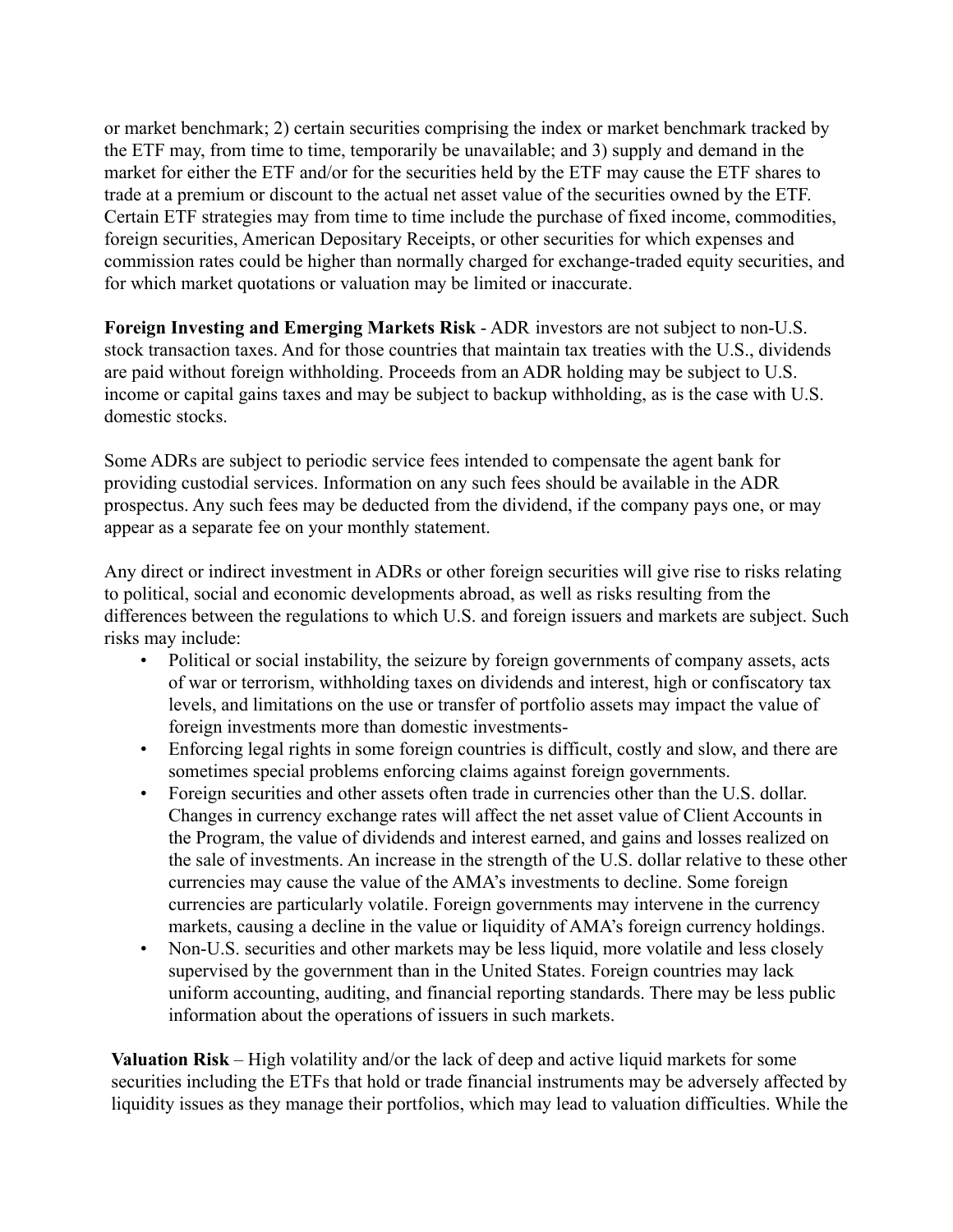custodian and recordkeeper values the ETFs held in Client Accounts based on reasonably available exchange-traded security data, they may from time to time receive or use inaccurate data, which could adversely affect security valuations, transaction size for purchases or sales, and/or the resulting advisory fees paid by a Client to AMA.

**Legislative and Tax Risk** - Performance may directly or indirectly be affected by government legislation or regulation, which may include, but is not limited to: changes in investment adviser or securities trading regulation; change in the U.S. government's guarantee of ultimate payment of principal and interest on certain government securities; and changes in the tax code that could affect interest income, income characterization and/or tax reporting obligations.

**Inflation, Currency, and Interest Rate Risks** - Security prices and portfolio returns will likely vary in response to changes in inflation and interest rates. Inflation causes the value of future dollars to be worth less and may reduce the purchasing power of an investor's future interest payments and principal. Inflation also generally leads to higher interest rates, which in turn may cause the value of many types of fixed income investments to decline. In addition, the relative value of the U.S. dollar-denominated assets primarily managed by AMA may be affected by the risk that currency devaluations affect Client purchasing power.

AMA does not and cannot guarantee any level of performance or that any Client will avoid losses in his or her Client Account. Any investment in securities, including ETFs and Eligible Stocks, carries risk and involves the possibility of financial loss. When evaluating risk, financial loss may be viewed differently by each Client and may depend on many different risk factors that change over time. Clients need to understand that investments in the Program are subject to various market, volatility, liquidity, asset-specific, and other risks inherent in investing. The investment decisions that AMA makes managing Core Portfolios and any that Clients make based on AMA's investment advice will not always be profitable. Clients may lose some or all of the money they invest in the Program, including the principal, and should be prepared to bear the loss of assets invested.

# <span id="page-13-0"></span>**Item 7: Client Information Provided to Portfolio Manager**

The goals and objectives for each Client are documented in a suitability profile. AMA's portfolio management functions include selecting ETFs for Core Portfolios and overseeing the logic (for example, the initial allocation and ongoing Rebalancing logic) of the Program's investment algorithms. These portfolio management functions at the Program level are not based on any specific information about any specific Client.

# **Item 8: Client Contact with Portfolio Managers**

<span id="page-13-1"></span>AMA personnel will assist Clients with any questions about Client Account activity, transactions by or through the Custodian, web and app technological support and other customer service requests and issues. In general, AMA does not provide one-on-one investment advice – whether by telephone, email, in person, or otherwise – to individual Clients. Rather, AMA provides all of its investment advisory services through its interactive website and/or mobile device app, in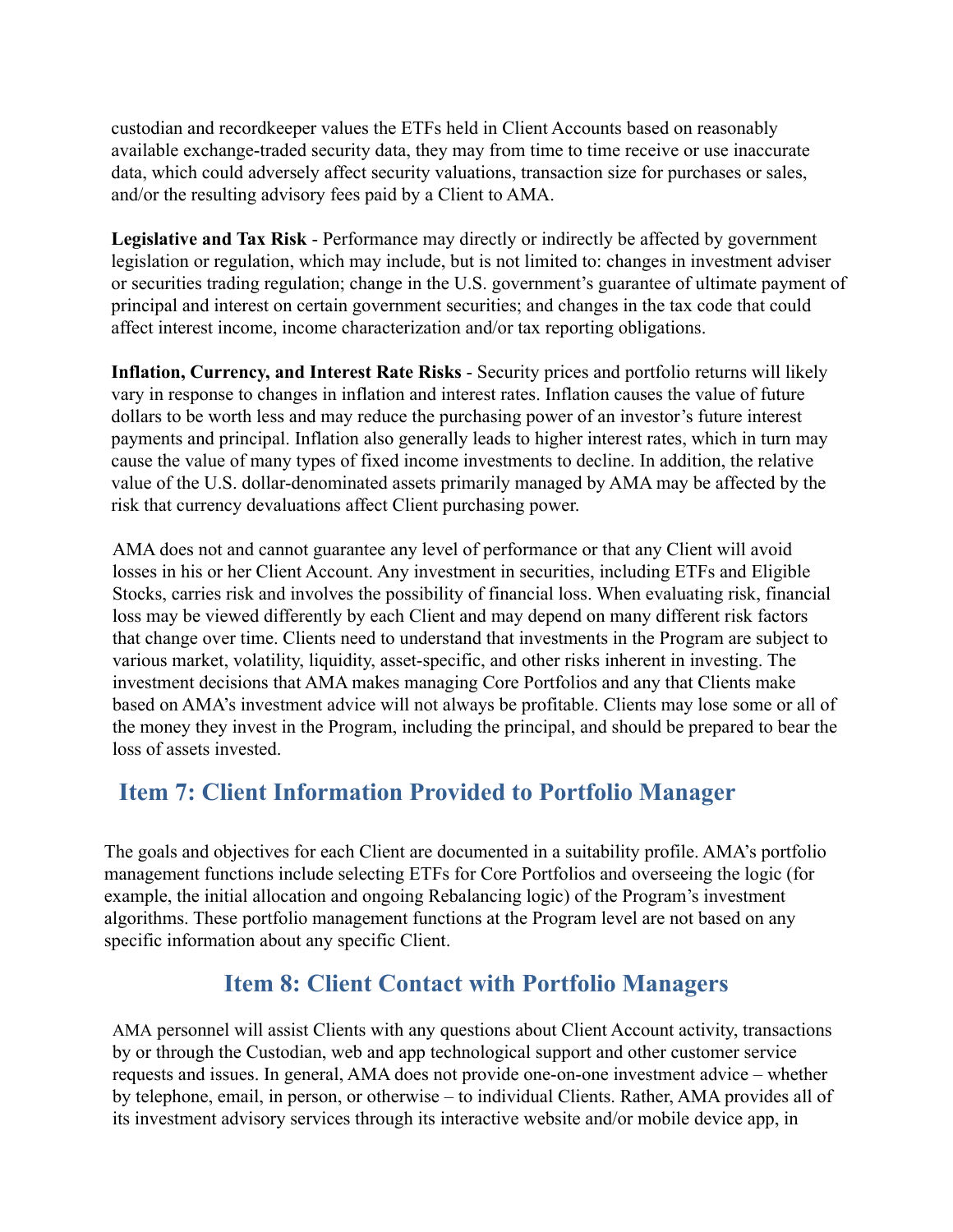<span id="page-14-0"></span>which AMA's computer software-based models and applications provide investment advice to Clients based on personal information and preferences, including Eligible Stock selections, that each Client supplies through AMA's website and/or mobile device app.

# **Item 9: Additional Information**

#### <span id="page-14-2"></span><span id="page-14-1"></span>**A. History and Associations**

#### 1. Disciplinary Information

Neither AMA nor any of its management team has any criminal, regulatory, or other disciplinary events of a type that are presumed or would otherwise be deemed material for this brochure under SEC regulatory requirements and guidance.

## 2. Financial Industry Activities and Affiliations

<span id="page-14-3"></span>Neither AMA nor any of its management persons are currently registered, or have an application pending to register, as a broker-dealer or a registered representative of a brokerdealer, futures commission merchant commodity pool operator, commodity trading advisor or associated person of any of the foregoing.

Walter Cruttenden is AMA's Chief Investment Officer and one of its co-founders and coowners. Mr. Cruttenden is also a co-founder and the Chairman of Acorns Grow, Inc., which owns Acorns Advisers, LLC, an investment adviser, and Acorns Securities, LLC, a brokerdealer. Mr. Cruttenden is registered with the California Department of Business Oversight as an investment adviser representative of Acorns Advisers, LLC. AMAdoes not anticipate that Mr. Cruttenden's limited ongoing involvement with the Acorns group will create any material conflict between the interests of AMAand those of its Clients.

Recommending or selecting investment advisers for Clients is not a service within the scope of the Program or that AMA provides. AMA will not receive compensation directly or indirectly for investment adviser recommendation or selection for any Client.

### 3. Code of Ethics

<span id="page-14-4"></span>In the administration of Client Accounts, Core Portfolios, Explore Portfolios, performance advertising, financial reporting, and other activities, AMAfaces inherent conflicts of interest, including those described in this brochure. Generally, AMAmitigates these conflicts through its Code of Ethics, which provides that AMAalways holds Clients' interests above those of the Firm and its associated persons.

AMA's Code of Ethics establishes standards of conduct for its supervised persons. It generally requires that supervised persons comply with their fiduciary obligations to Clients, applicable securities laws, and specific requirements relating to, among other things, personal trading, insider trading, conflicts of interest and confidentiality of Client information. The Code of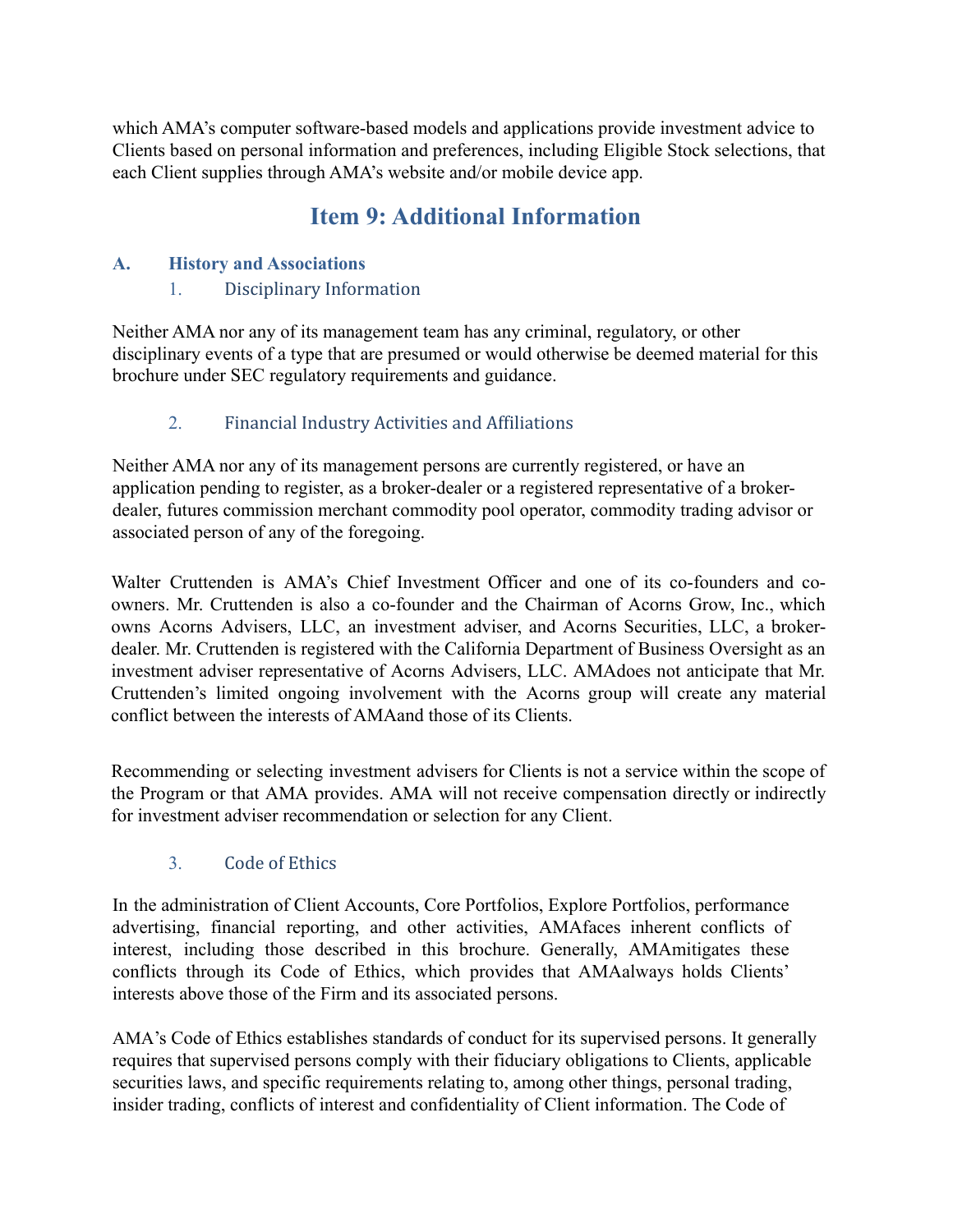Ethics further requires supervised persons to report their personal securities transactions and holdings quarterly to AMA's Compliance Officer and requires the Compliance Officer to review those reports. Under the Code of Ethics, AMA's supervised persons must report any violations of the Code of Ethics promptly to AMA's Compliance Officer. Each of AMA's supervised persons receives a copy of the Code of Ethics and any amendments to it and must acknowledge in writing having received the materials. Annually, each supervised person must certify that he or she complied with the Code of Ethics throughout the prior year.

Under AMA's Code of Ethics, AMA's managers, members, officers, and employees may invest personally – either individually or through personal or family investment or estate planning vehicles – in securities of the same classes that AMAtrades for Client Accounts. This includes ETFs and Eligible Stocks. These persons associated with AMAmay also own derivatives based wholly or in part on the value of one or more Eligible Stocks or the indices on which Model Portfolio ETFs are based.

AMAand its managers, members, officers and employees may, based on their personal investment considerations, also buy or sell specific securities for their own accounts that AMAdoes not buy or sell for Clients in the Program.

Under the Code of Ethics, AMA's Chief Compliance Officer reviews all employee trades each quarter (except for his/her own trading activity, which is reviewed by another principal or officer of the Firm). The personal trading reviews ensure that the personal trading of employees does not affect pricing of ETFs or Eligible Stocks and does not constitute improper front running.

The Chief Compliance Officer will identify in the quarterly reviews of employee trades any patterns of transactions whereby AMA's employees and, if any, other supervised persons trade around the same time as Clients. If any such instances raise questions about favorable pricing received by AMA's employees or other supervised persons, the Chief Compliance Officer will design and adopt measures to prevent front running and mitigate conflicts of interest, which may entail restrictions on when during a trading day employees and supervised persons may place purchase or sale orders for ETFs in the Model Portfolio or Eligible Stocks.

#### 4. Account Reviews

<span id="page-15-0"></span>AMA reviews accounts quarterly. Account reviews are performed quarterly by the Chief Investment Officer and/or the Chief Compliance Officer.

AMA may review accounts separately from the quarterly review to address changes in markets or investment conditions. Other events that may trigger a review include without limitation changes to AMA's strategy, the Program's features or Terms, or the composition of the Model Portfolio or Eligible Account List.

AMA provides ongoing information to Clients through its website and/or mobile device app regarding Client Account allocations and activities (including Rebalancing), Funds Shares, and